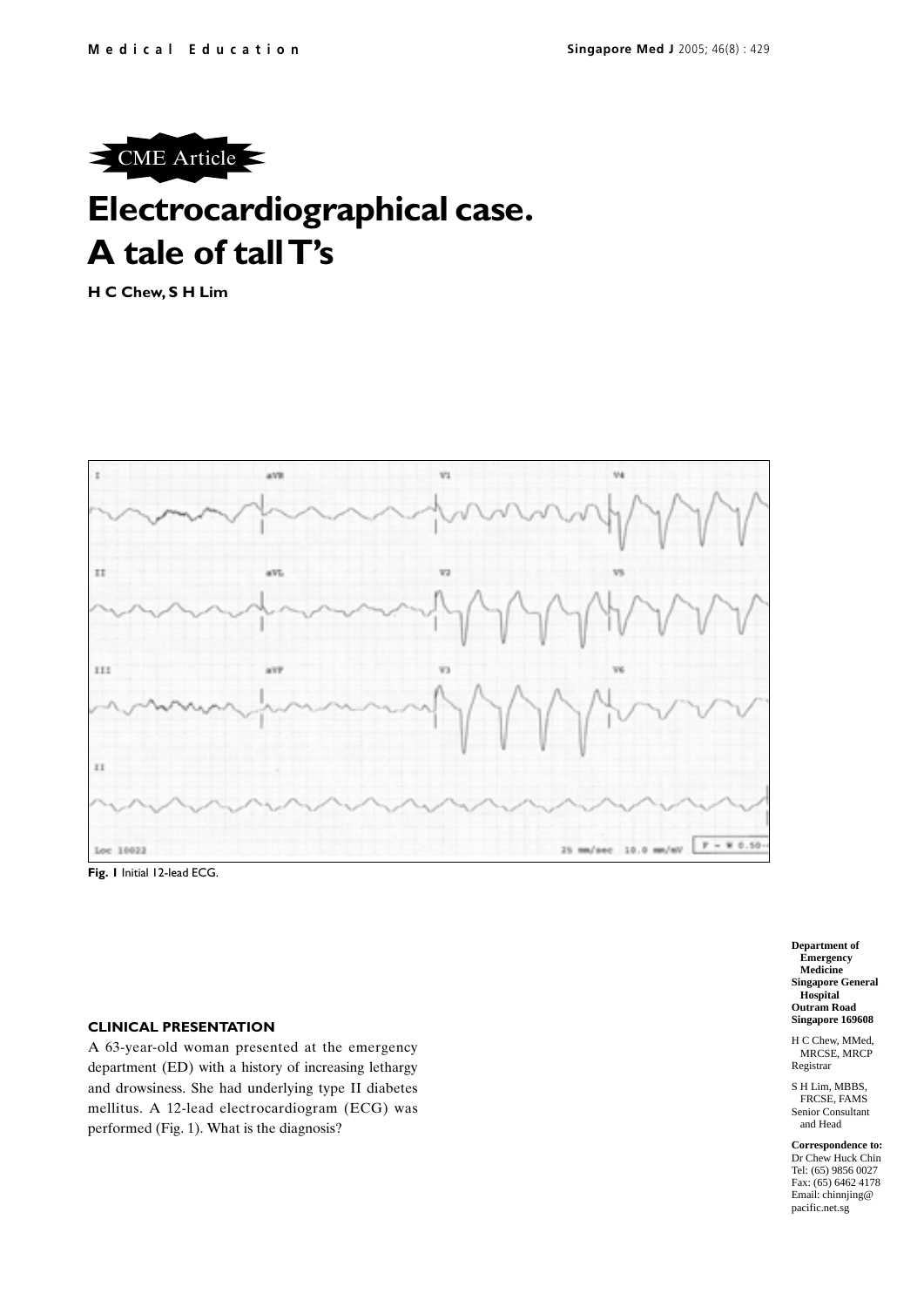

**Fig. 2** Repeat 12-lead ECG done after intravenous calcium chloride and intravenous insulin with 50% dextrose solution were given.

## **ECG INTERPRETATION**

ECG (Fig. 1) showed tall, peaked T waves (especially in the anterior leads  $V2 - V4$ ), prolonged PR interval, small amplitude of P waves and broadening of the QRS complex. This was suggestive of hyperkalaemia.

## **DIAGNOSIS**

Hyperkalaemia.

### **CLINICAL COURSE**

She was given intravenous (IV) calcium chloride and units of IV insulin with 40ml of 50% dextrose. After this initial treatment, the repeat ECG (Fig. 2) showed flattening of the T waves with progressive decrease in the width of the QRS complexes. There was left axis deviation, suggestive of left anterior hemiblock. In addition, poor R wave progression with Q waves were seen in the anterior leads which may suggest a previous myocardial infarction.

The patient's potassium level was 7.1mmol/L. She was found to have a blood glucose level of 35mmol/L and an arterial blood gas done showed evidence of metabolic acidosis. She was diagnosed with diabetic ketoacidosis and hyperkalaemia, started on IV sodium bicarbonate and insulin infusion with aggressive intravenous hydration, and sent to the intensive care unit for further management.

## **DISCUSSION**

Hyperkalaemia is a common acute life-threatening emergency seen in the ED. It results from electrolyte



Fig. 3 Electrocardiographical manifestations of hyperkalaemia<sup>(1)</sup>.

imbalance, and commonly occurs in patients with known chronic renal insufficiency or end-stage renal disease<sup>(1)</sup>. The usual causes include renal insufficiency or failure, drug-induced such as angiotensin-converting enzyme inhibitors, or use of potassium-sparing diuretics, insulin deficiency or resistance, and haemolysis.

Although laboratory tests are the gold standard in diagnosing changes in the serum electrolyte concentration, delays may be experienced in obtaining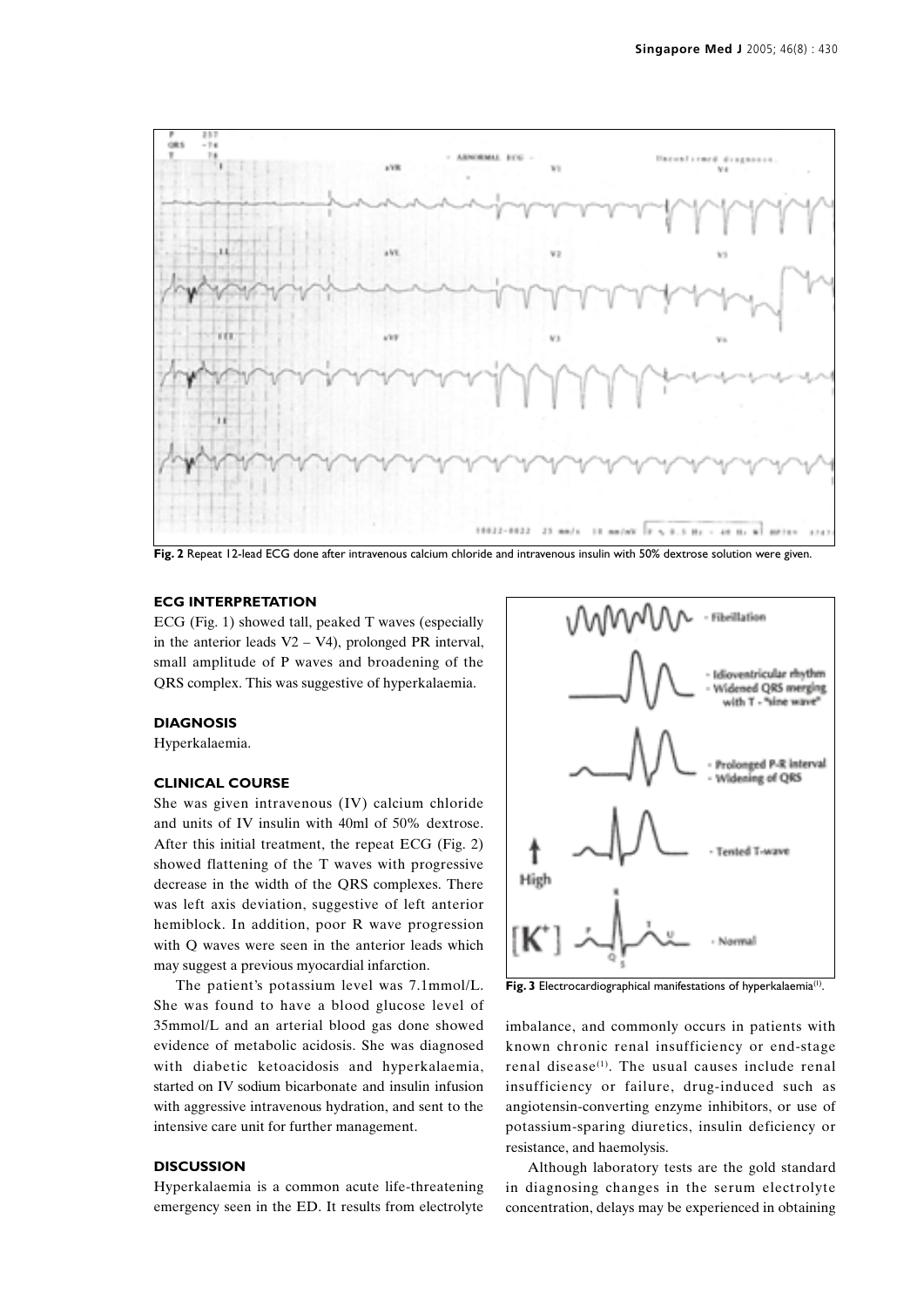| <b>Expected ECG abnormality</b>      |  |
|--------------------------------------|--|
| Tall peaked T waves with narrow base |  |
| Peaked T waves                       |  |
| Prolonged PR interval                |  |
| Decreased amplitude of P waves       |  |
| Widening of QRS complex              |  |
| Absence of P wave                    |  |
| Progressive widening of QRS complex  |  |
| Eventual "sine-wave" pattern         |  |
| VF                                   |  |
| Asystole                             |  |
|                                      |  |

**Table I. Electrocardiographical manifestations of serum hyperkalaemia relative to serum potassium level(2).**

results. Hence, in many cases, early diagnosis and empiric treatment of hyperkalaemia is dependant on the physician's ability to recognise the electrocardiographical manifestations of hyperkalaemia.

The most common electrocardiographical changes associated with hyperkalaemia include the earliest manifestation of tall tented or peaked T waves, reduction in the amplitude and eventual loss of P waves. This is followed by bizarre widening of the QRS interval, then idioventricular rhythm with the widened QRS merging with the T wave to form a "sine wave", which may culminate in ventricular fibrillation (Table I and Fig. 3).

These electrocardiographical changes are the result of the physiological effect of the electrolytes on the myocardial cells. Mild levels of elevated potassium result in the acceleration of terminal repolarisation, causing the T-wave changes that are the earliest manifestation on the ECG. Mild to moderate hyperkalaemia depresses conduction between cardiac myocytes and results in prolongation of PR and QRS intervals. P wave flattening reflects the sensitivity of atrial myocytes to hyperkalaemia. With increasing severity of hyperkalaemia, the sino-atrial and atrio-ventricular conduction is further suppressed, and results in the appearance of escape beats and escape rhythms(3,4). The QRS complex will continue to widen and may blend with the T wave, creating a "sine-wave" appearance on the ECG. Further rises in the potassium level will result in ventricular fibrillation<sup>(3)</sup>.

Despite this, the classic ECG changes do not always manifest and the relationship between serum potassium concentration and ECG changes varies among people $(5,7)$ . Hence, the ECG alone is not reliable for mild to moderate hyperkalaemia<sup>(6)</sup>. Minimal changes on ECG may be seen in severe hyperkalaemia<sup>(7)</sup>.

Many less known ECG changes associated with hyperkalaemia have been reported. These include complete heart block as a result of depressed atrioventricular conduction, hemiblock due to depressed

supraventricular conduction, left or right bundle branch block, bifascicular as well as trifascicular blocks $(3,8-11)$ . In addition, the QRS complex axis may shift as a result of intraventricular conduction delay<sup>(12)</sup>.

Of importance is the fact that hyperkalaemia can produce ECG changes, such as ST segment elevation, that mimic acute myocardial infarction (Fig. 4)<sup>(10,13-16)</sup>. Generally, no Q wave development occurs however. ST segment depression and T wave inversion which similarly occur in cardiac ischaemia have also been observed $(13,17)$ . These changes resolve after treatment of hyperkalaemia.

#### **ABSTRACT**

**A 63-year-old woman presented at the emergency department (ED) with a history of increasing lethargy and drowsiness. The electrocardiogram (ECG) showed tall peaked T waves with broadening of the QRS interval, suggestive of hyperkalaemia. This patient had an elevated serum potassium level due to diabetic ketoacidosis. She was treated with intravenous calcium chloride and insulin with 50% dextrose. The ECG changes associated with hyperkalaemia are discussed, with illustrations from a second 48-year-old male patient with renal failure who presented with malaise, lethargy and generalised weakness.**

**Keywords: diabetic ketoacidosis, hyperkalaemia, tall T waves, widened QRS complex**

*Singapore Med J 2005; 46(8):429-433*

#### **REFERENCES**

- 1. Gennari FJ. Disorders of potassium homeostasis. Hypokalemia and hyperkalemia. Crit Care Clin 2002; 18:273-88, vi.
- 2. Webster A, Brady W, Morris F. Recognising signs of danger: ECG changes resulting from an abnormal serum potassium concentration. Emerg Med J 2002; 19:74-7.
- 3. Przybojewski JZ, Knott-Craig CJ. Hyperkalaemic complete heart block. A report of 2 unique cases and a review of literature. S Afr Med J 1983; 63:413-20.
- 4. Pick A. Arrhythmias and potassium in man. Am Heart J 1966; 72:295-306.
- Yu AS. Atypical electrocardiographic changes in severe hyperkalemia. Am J Cardiol 1996; 77:906-8.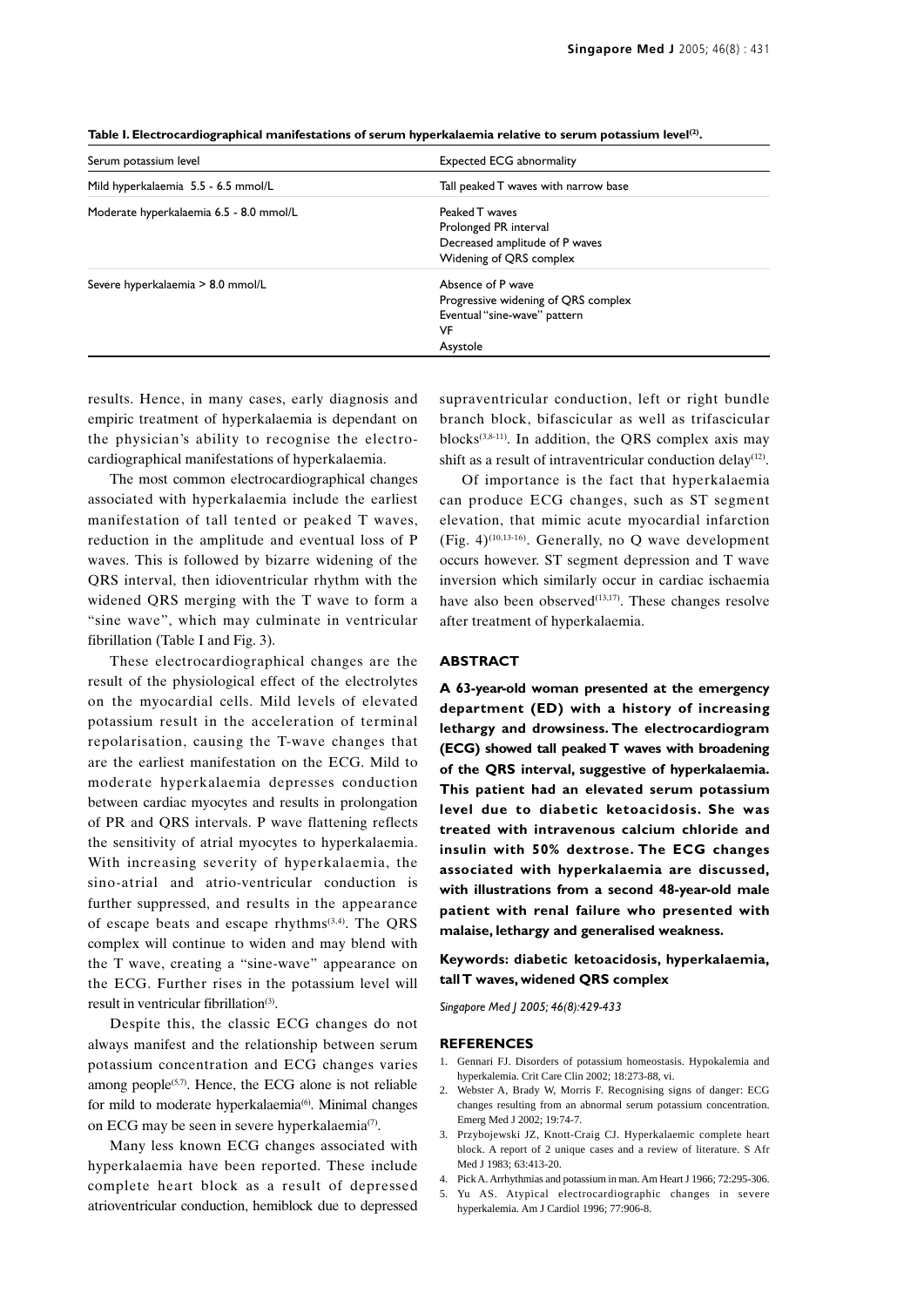

**Fig. 4a** 48-year-old man who presented with malaise, lethargy and generalised weakness. He had renal failure and had defaulted dialysis for the past 5 days. 12-lead ECG shows diffuse tall T waves with broadened QRS complexes, best seen in the praecordial leads. In addition, the P wave amplitude is small with pseudo-ST elevation seen in leads II, III and avF. His serum potassium was 8.2 mmol.



**Fig. 4b** Following diagnosis of hyperkalaemia, he was treated with IV calcium chloride and insulin with 50% dextrose. Repeat ECG shows that the QRS complexes have narrowed slightly, tall T waves are still present and the P waves have regained their prominence. This patient was subsequently admitted to the intensive care unit where he underwent dialysis.

- 6. Wrenn KD, Slovis CM, Slovis BS. The ability of physicians to predict hyperkalemia from the ECG. Ann Emerg Med 1991; 20:1229-32.
- 7. Martinez-Vea A, Bardaji A, Garcia C, et al. Severe hyperkalemia with minimal electrocardiographic manifestations: a report of seven cases. J Electrocardiol 1999; 32:45-9.
- 8. Martinez Lopez JI. ECG of the month. Harbinger of evil. Hyperkalemia. J La State Med Soc 1997; 149:103-4.
- 9. Bashour T, Hsu I, Gorfinkel HJ, et al. Atrioventricular and intraventricular conduction in hyperkalemia. Am J Cardiol 1975; 35:199-203.
- 10. Burris AC, Chung EK. Pseudomyocardial infarction associated with acute bifascicular block due to hyperkalemia. Cardiology 1980; 65:115-20.
- 11. Lichstein E, Gupta PK, Grunwald AA. Hyperkalemic fascicular block. Chest 1976; 70:290-1.
- 12. Ewy GA, Karliner J, Bedyrek JL Jr. Electrocardiographic QRS axis shift as a manifestation of hyperkalemia. JAMA 1971; 215:429-32.
- 13. Klein LW, Meller J. Hyperkalemia-induced pseudoinfarction pattern. Mt Sinai J Med 1983; 50:428-31.
- 14. Arnsdorf MF. Electrocardiogram in Hyperkalemia: electrocardiographic pattern of anteroseptal myocardial infarction mimicked by hyperkalemia-induced disturbance of impulse conduction. Arch Intern Med 1976; 136:1161-3.
- 15. Simon BC. Pseudomyocardial infarction and hyperkalemia: a case report and subject review. J Emerg Med 1988; 6:511-5.
- 16. Sweterlitsch EM, Murphy GW. Acute electrocardiographic pseudoinfarction pattern in the setting of diabetic ketoacidosis and severe hyperkalemia. Am Heart J 1996; 132:1086- 9.
- 17. Meyers GB. Other QRS-T patterns that may be mistaken for myocardial infarction; IV. alterations in blood potassium; myocardial ischemia; subepicardial myocarditis; distortion associated with arrhythmias. Circulation 1950; 2:75-93.